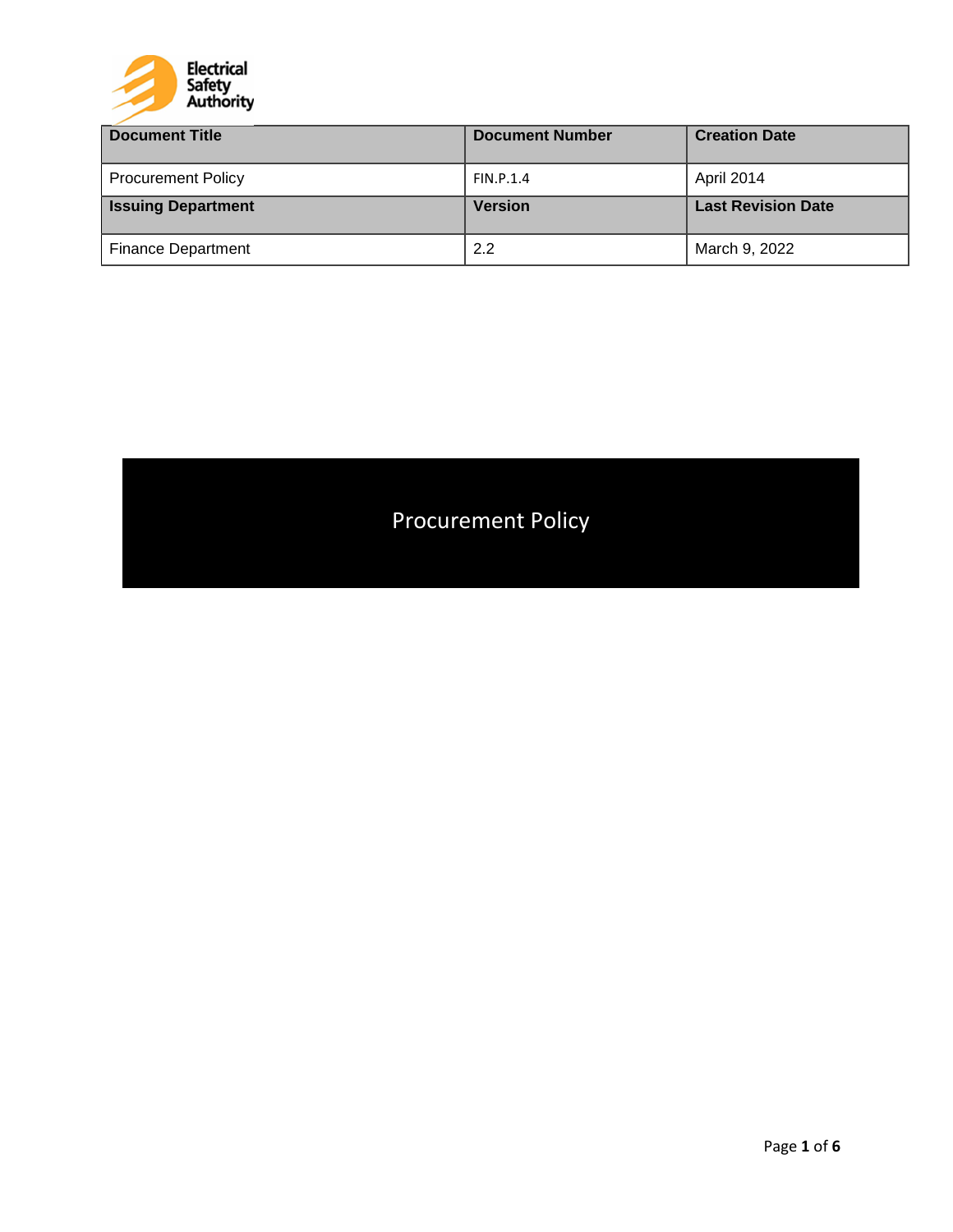

| <b>Document Title</b>     | <b>Document Number</b> | <b>Creation Date</b>      |
|---------------------------|------------------------|---------------------------|
| <b>Procurement Policy</b> | <b>FIN.P.1.4</b>       | April 2014                |
| <b>Issuing Department</b> | <b>Version</b>         | <b>Last Revision Date</b> |
| <b>Finance Department</b> | 2.2                    | March 9, 2022             |

# **1.0 Purpose**

To ensure that ESA receives the best value for the goods and services required for its operations and that these goods and services are purchased through open, fair, transparent, accessible, clear, and consistent procurement practices.

# **2.0 Scope**

2.1 This policy and its associated policies and procedures, including but not limited to, the Operational Policies and Procedures on procurement and business expenses, are mandatory and apply in their entirety to all ESA employees, and anyone with the authority to act on behalf of ESA.

2.2 This Policy must be applied to all procurements except those related to the retention of outside legal services which must be referred to ESA's General Counsel.

### **2.3 Exception**

1. The President and CEO and/or the Chief Financial Officer (CFO) may direct exemptions from the requirements of sections 4.02.02, 4.02.03, 4.02.04, 4.02.05, and/or 4.02.07 subject to the limits of the Organizational Authority Register (OAR), provided that such actions do not violate the Principles of this policy and are done to address urgent business needs and/or part of business contingency plans.

2. Any other exemption to waive the mandatory requirements of this policy and associated Operational policies and procedures on procurement and business expenses must be documented and pre-approved by the Board and/or CEO in writing **in accordance with the Policy for Delegation & Exercise of Authority (with Organizational Authority Register- OAR)** .

### **3.0 Objective**

The objectives of this policy are to:

- 1. provide clear direction, authorities, and accountabilities so that all goods and services are acquired in accordance with approved procurement processes;
- 2. establish a cost control culture so that all goods and services are acquired with attention to authorized budgets; and
- 3. ensure that the ESA receives value for money, by obtaining goods and services through a fair, transparent, and competitive procurement process involving reputable suppliers.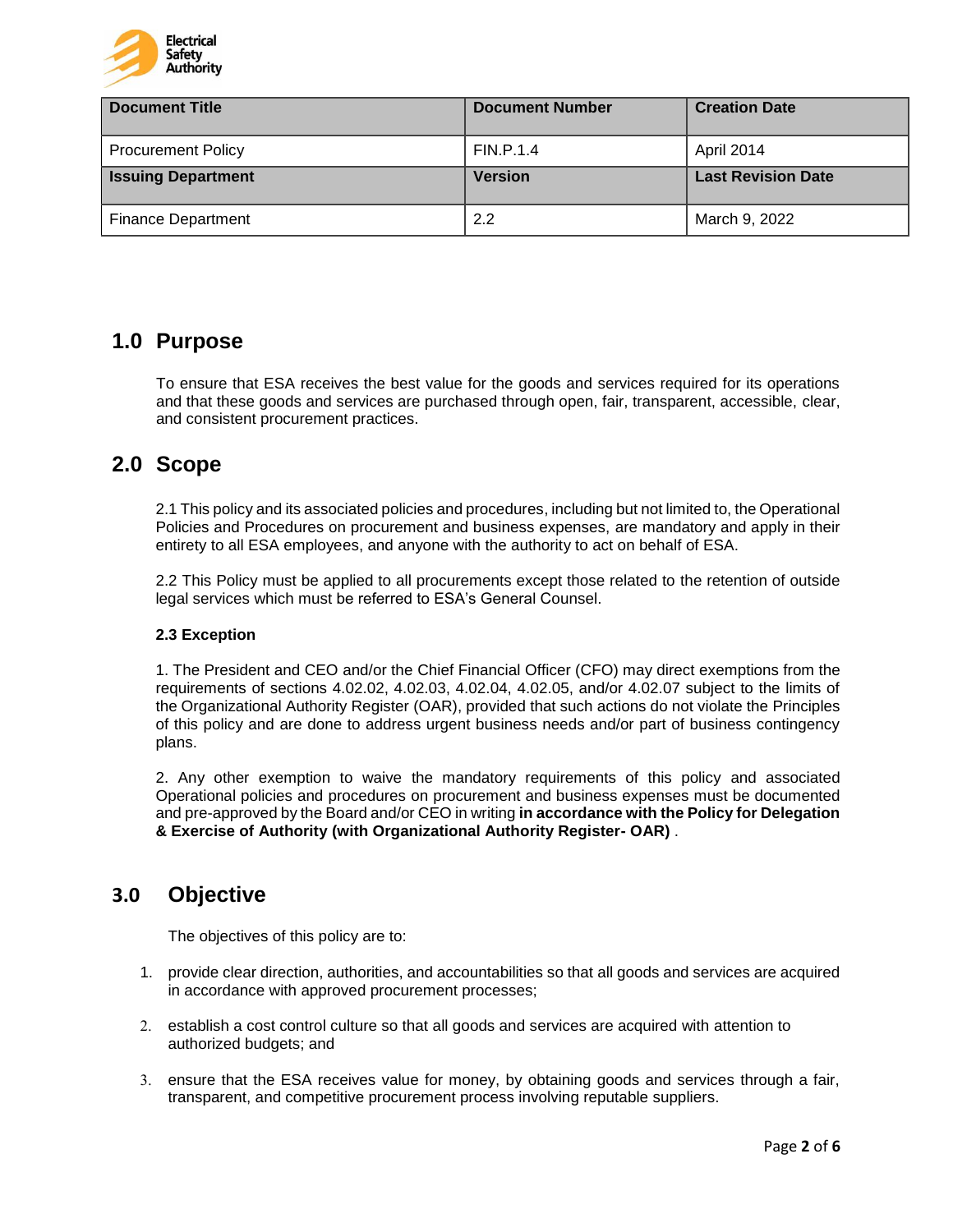

| <b>Document Title</b>     | <b>Document Number</b> | <b>Creation Date</b>      |
|---------------------------|------------------------|---------------------------|
| <b>Procurement Policy</b> | <b>FIN.P.1.4</b>       | April 2014                |
| <b>Issuing Department</b> | <b>Version</b>         | <b>Last Revision Date</b> |
| <b>Finance Department</b> | 2.2                    | March 9, 2022             |

# **4.0 Policy Content**

### **4.01 Principles**

Goods and services shall be acquired according to the following principles:

**Planning:** Goods and services should be acquired only after appropriate consideration of ESA's needs, available alternatives, timing and budgetary considerations.

**Vendor Access, Transparency, and Fairness:** The process by which suppliers compete for ESA's business shall be equal, fair and transparent.

**Value for Money:** Quality goods and services shall be acquired competitively from qualified suppliers to meet specified needs and to achieve the best value for money.

**Accountable and Responsible Management**: The procurement of goods and services must be responsibly and effectively managed through ESA's organizational structures, systems, policies, processes, and procedures.

### **4.02 Rules/Mandatory Requirements**

#### **4.02.01 Conflict of Interest and Confidentiality**

1. ESA employees involved in procurement activities must act with integrity and professionalism in accordance with the requirements set out in ESA's Code of Conduct.

2. Where conflicts of interest, both real and perceived, exist during the procurement process and the ensuing Contract, ESA employees should refer to Operational Policies and Procedures on procurement and business expenses and other related policies for guidance.

3. All ESA employees involved in a procurement evaluation must safeguard confidential information, and be aware of, and abide by, any restrictions related to confidential information shared through this process.

#### **4.02.02 Procurement Planning**

Departments must undertake procurement planning as an integral step of the procurement process, and should refer to the established annual planning process.

#### **4.02.03 Procurement of Consulting Services/Professional Services**

Where consulting or professional services are required in connection with ESA's responsibilities, any additional requirements related to procurement of consulting and/or professional services that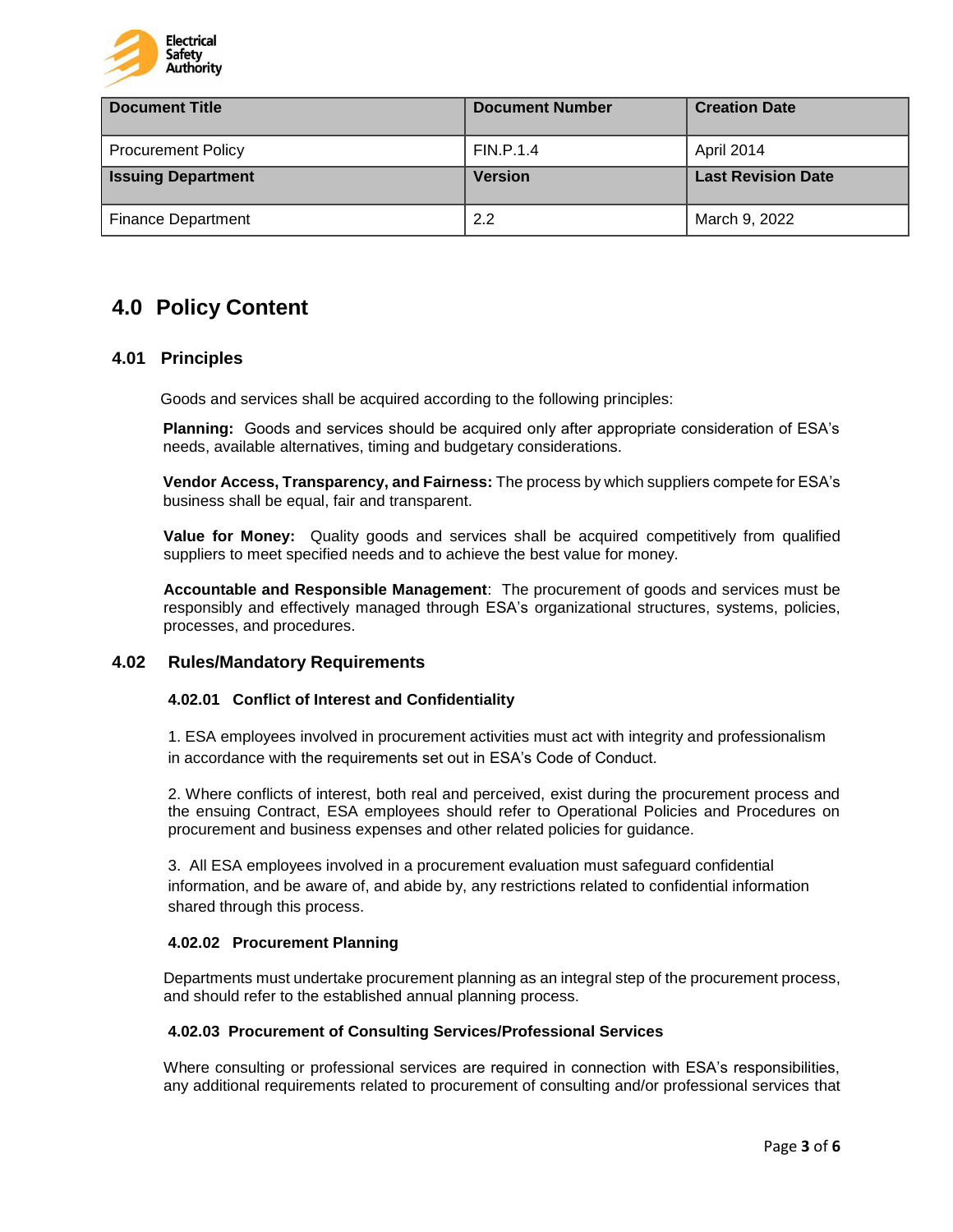

| <b>Document Title</b>     | <b>Document Number</b> | <b>Creation Date</b>      |
|---------------------------|------------------------|---------------------------|
| <b>Procurement Policy</b> | <b>FIN.P.1.4</b>       | April 2014                |
| <b>Issuing Department</b> | <b>Version</b>         | <b>Last Revision Date</b> |
| <b>Finance Department</b> | 2.2                    | March 9, 2022             |

are set out in the Operational Policies and Procedures on procurement and business expenses shall be followed.

#### **4.02.04 Procurement Amount**

The procurement amount shall be calculated in accordance with the Operational Policies and Procedures on procurement and business expenses then used to establish the proper approval authority.

#### **4.02.05 Vendor Selection**

All procurements must follow the requirements set out in the Operational Policies and Procedures on procurement and business expenses for vendor selection.

The ESA may establish a Vendor of Record (VOR) for a particular good and/or service at any time, provided that such actions are conducted in accordance with this policy and associated policies, procedures, and guidelines.

#### **4.02.06 Procurement Approvals**

All non-budgeted and budgeted procurements shall be approved in accordance with ESA's Organizational Authority Register ("OAR").

#### **4.02.07 Procurement Methods and Documentary Requirements**

The Operational Policies and Procedures on procurement and business expenses set out the Procurement Methods and the required documents that must be used for procurements.

#### **4.02.08 Contracts and Partnerships**

Contracts Generally:

In addition to any other approvals that are required in the circumstances, all contracts must be reviewed and approved by ESA's legal department in accordance with the associated legal policies and procedures prior to execution of the contract.

The responsible Department must put a written strategy in place to manage all contract risks, monitor the contract, and ensure that any significant risks are reported in writing to the responsible Vice President and/or the President and Chief Executive Officer.

#### Partnerships:

The ESA shall not enter any partnership agreements that may compromise the mandate of the ESA. In addition to any other approvals that are required in the circumstances, all partnership agreements must be reviewed and approved by ESA's legal department in accordance with the associated legal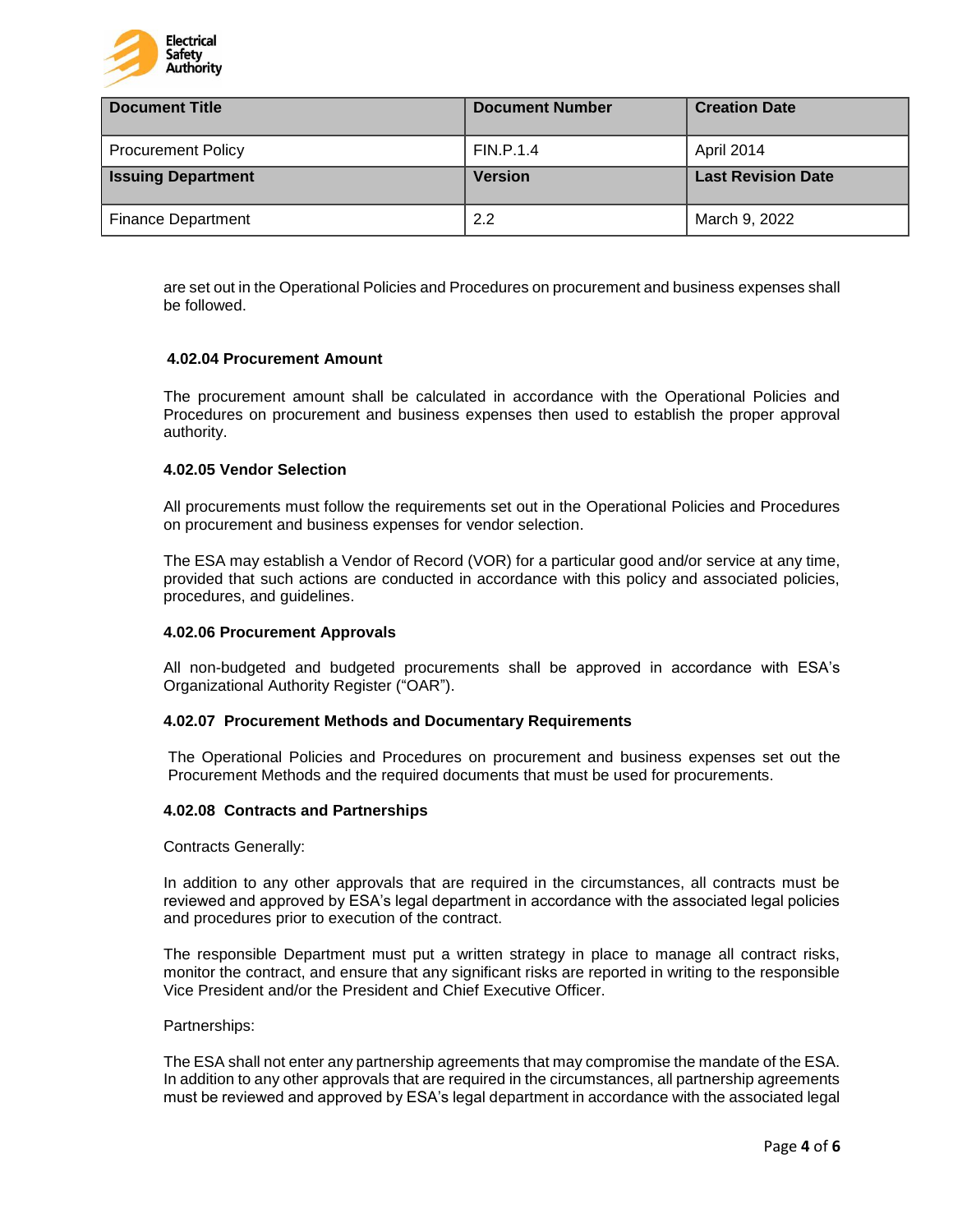

| <b>Document Title</b>     | <b>Document Number</b> | <b>Creation Date</b>      |
|---------------------------|------------------------|---------------------------|
| <b>Procurement Policy</b> | <b>FIN.P.1.4</b>       | April 2014                |
| <b>Issuing Department</b> | <b>Version</b>         | <b>Last Revision Date</b> |
| <b>Finance Department</b> | 2.2                    | March 9, 2022             |

policies and procedures prior to execution of the agreement. All business partnerships must be preapproved by the Board before an agreement is executed.

The official ESA representative(s) to the partnership shall monitor the partnership, manage the risk to the ESA, and report significant risks to the Board and the Executive team in writing.

### **4.03 Accountabilities**

The Chief Financial Officer has overall accountability for this policy.

Each Vice President is accountable for ensuring that employees in his/her department comply with this procurement policy, the Operational Policies and Procedures on procurement and business expenses and the OAR.

All ESA employees are required to comply with the provisions of this Procurement Policy and all associated policies and procedures.

# **5.0 Legislative Authority**

Not Applicable

### **6.0 Evaluation, Monitoring and Review**

The CFO is responsible for administering this policy; monitoring and reporting on compliance with this policy and associated policies and procedures; and amending; and will regularly review this policy to ensure it remains current and effective in meeting its purpose and objectives.

**Non-compliance** with this Policy and associated Operational Policies and Procedures on Procurement and Business Expenses could lead to disciplinary action up to and including termination of employment from the Electrical Safety Authority.

# **7.0 Interpretation**

For purposes of this policy, unless otherwise stated, the following definitions shall apply:

#### **Approval Authority**

The authority delegated by the Board to a position to approve on its behalf one or more procurement functions up to a specified dollar limit and subject to applicable legislation, regulations, policies and procedures.